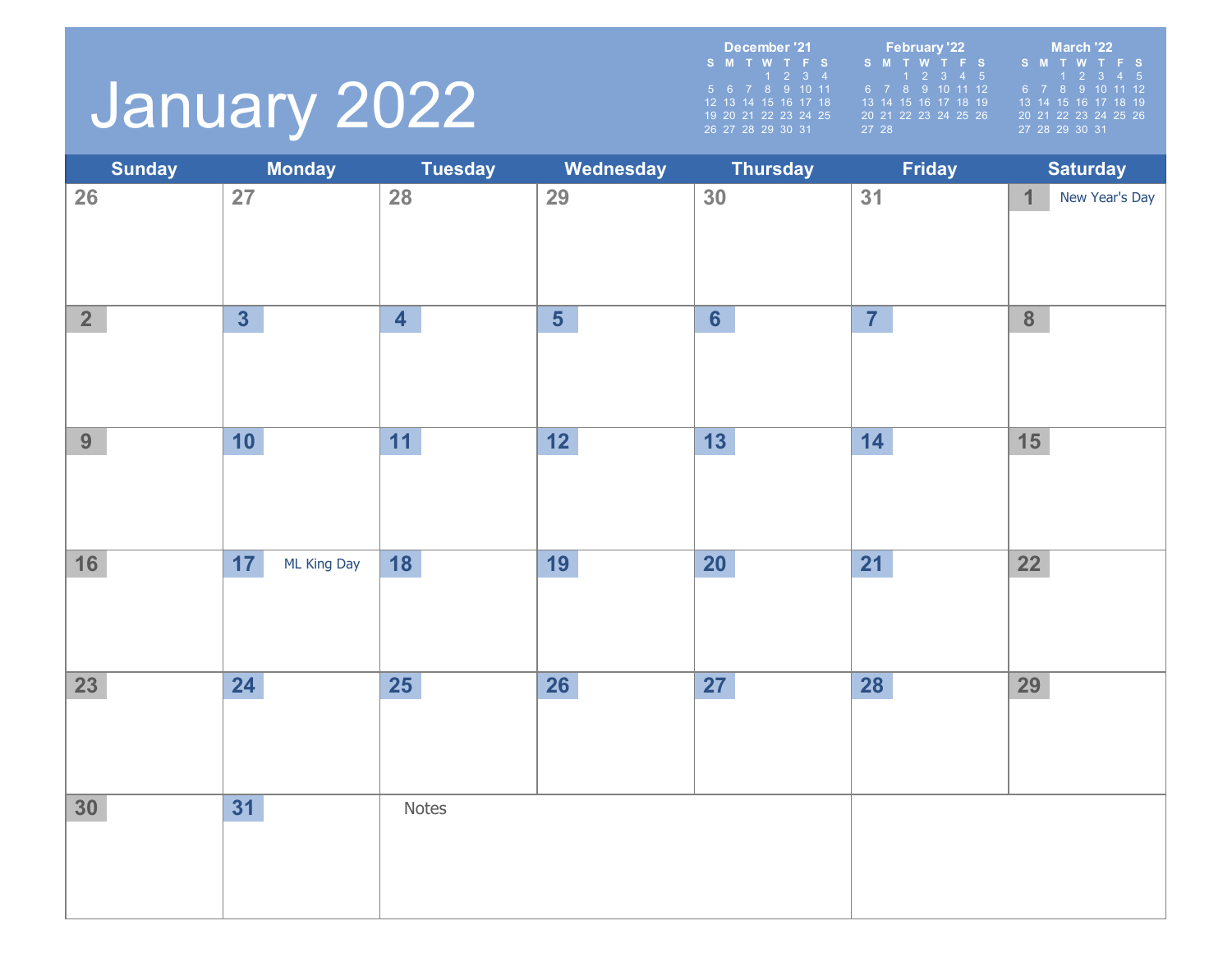# February 2022

**S M T W T F S** 10 11 12 13 14 15 24 25 26 27 28 29 **January '22**

**S M T W T F S** 14 15 16 17 18 19 21 22 23 24 25 26 28 29 30 31 **March '22**

**S M T W T F S** 11 12 13 14 15 16 25 26 27 28 29 30 **April '22**

| <b>Sunday</b>    | <b>Monday</b>   | <b>Tuesday</b>   | Wednesday               | <b>Thursday</b>         | <b>Friday</b>           | <b>Saturday</b> |
|------------------|-----------------|------------------|-------------------------|-------------------------|-------------------------|-----------------|
| 30               | 31              | $\mathbf{1}$     | $\overline{\mathbf{2}}$ | $\overline{\mathbf{3}}$ | 4 <sup>1</sup>          | 5 <sup>1</sup>  |
| 6 <sup>1</sup>   | $\overline{7}$  | $\boldsymbol{8}$ | 9 <sup>°</sup>          | 10                      | 11                      | 12              |
| 13               | 14              | 15               | 16                      | 17                      | 18                      | 19              |
| 20 <sub>l</sub>  | $\overline{21}$ | $\overline{22}$  | $\overline{23}$         | 24                      | 25                      | 26              |
| 27 <sup>°</sup>  | 28              | $\mathbf 1$      | $\overline{2}$          | $\overline{3}$          | $\overline{\mathbf{4}}$ | $\overline{5}$  |
| $\boldsymbol{6}$ | $\overline{7}$  | Notes            |                         |                         |                         |                 |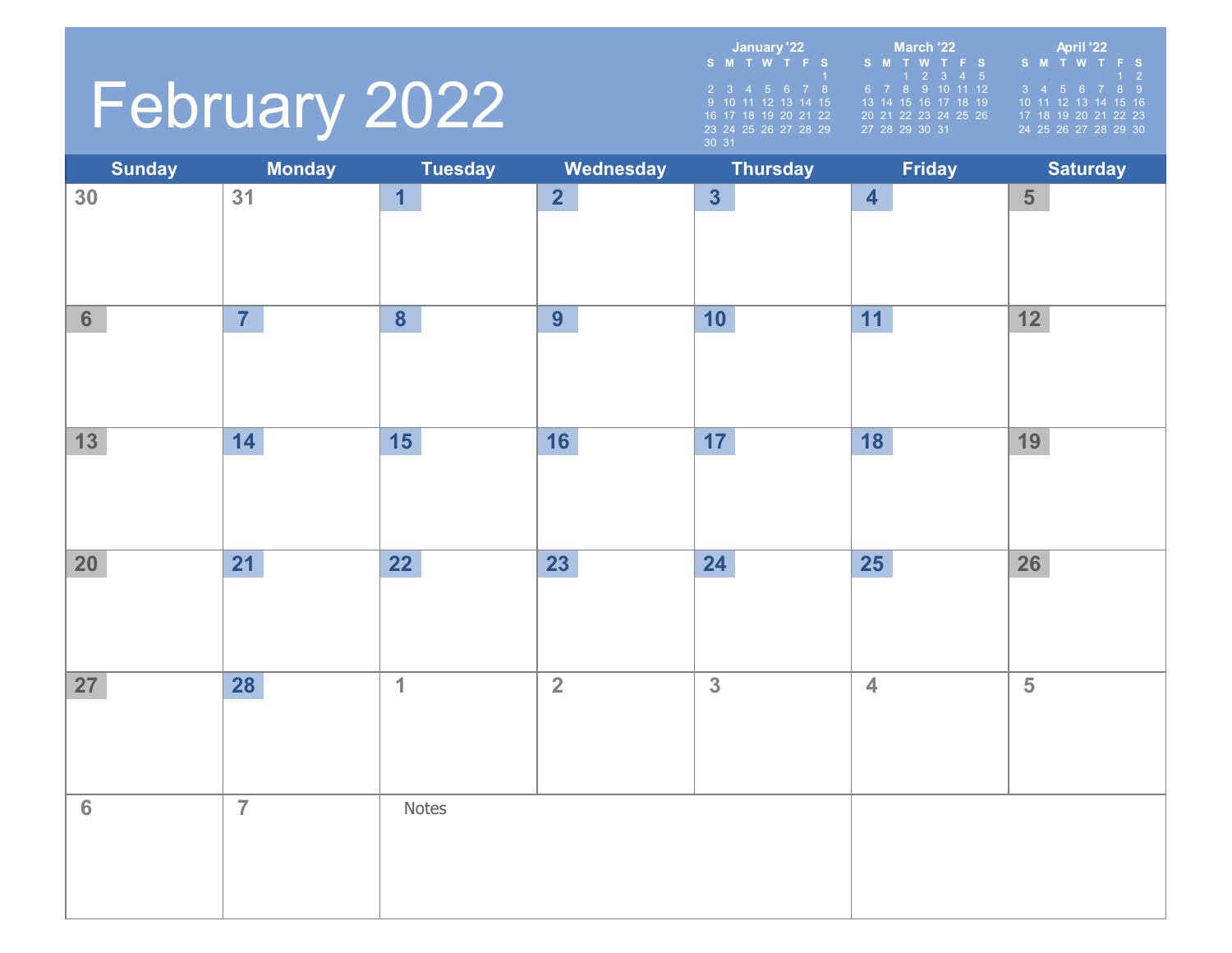## March 2022

**S M T W T F S** 20 21 22 23 24 25 26 27 28 **February '22**

**S M T W T F S** 17 18 19 20 21 22 23 24 25 26 27 28 29 30 **April '22**

**S M T W T F S** 8 9 10 11 12 13 14 22 23 24 25 26 27 28 29 30 31 **May '22**

| <b>Sunday</b>  | <b>Monday</b>                        | <b>Tuesday</b>   | Wednesday                      | <b>Thursday</b> | <b>Friday</b>           | <b>Saturday</b> |  |  |  |
|----------------|--------------------------------------|------------------|--------------------------------|-----------------|-------------------------|-----------------|--|--|--|
|                | <b>RESUME POSTING SCORES ON GHIN</b> |                  | $\overline{2}$<br>9:30 Shotgun | 3 <sup>5</sup>  | $\overline{\mathbf{4}}$ | $5\phantom{1}$  |  |  |  |
| $6\phantom{1}$ | $\overline{7}$                       | $\boldsymbol{8}$ | 9<br>9:30 Shotgun              | 10              | 11                      | $12$            |  |  |  |
| 13             | 14                                   | 15               | 16<br>9:30 Shotgun             | 17              | 18                      | 19              |  |  |  |
| 20             | 21                                   | 22               | 23<br>9:30 Shotgun             | 24              | 25                      | 26              |  |  |  |
| 27             | 28                                   | 29               | 30<br>9:30 Shotgun             | 31              |                         |                 |  |  |  |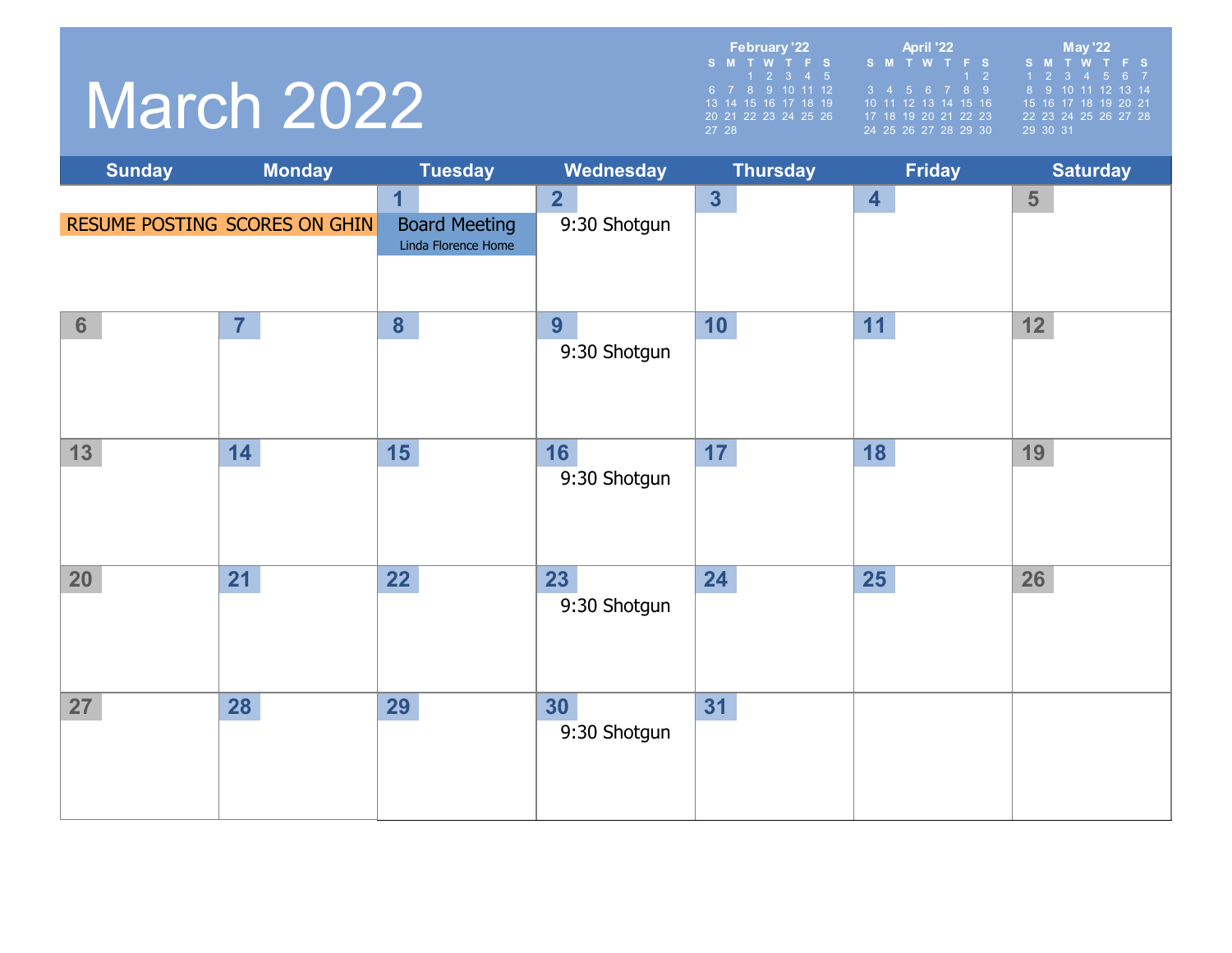## April 2022

|  | March '22      |                      |                                 |                      |  |               |  |  |  |         |
|--|----------------|----------------------|---------------------------------|----------------------|--|---------------|--|--|--|---------|
|  |                | <b>SMTWTFS</b>       |                                 |                      |  | S M T W T F S |  |  |  | $S$ M   |
|  |                |                      | $1\quad 2\quad 3\quad 4\quad 5$ | 1 2 3 4 5 6 7        |  |               |  |  |  |         |
|  |                | 6 7 8 9 10 11 12     |                                 | 8 9 10 11 12 13 14   |  |               |  |  |  | 56      |
|  |                | 13 14 15 16 17 18 19 |                                 | 15 16 17 18 19 20 21 |  |               |  |  |  | $12$ 13 |
|  |                |                      | 20 21 22 23 24 25 26            | 22 23 24 25 26 27 28 |  |               |  |  |  | 19 20   |
|  | 27 28 29 30 31 |                      |                                 | 29 30 31             |  |               |  |  |  | 26 27   |
|  |                |                      |                                 |                      |  |               |  |  |  |         |

**S M T W T F S June '22**1 2 3 4 5 6 7 8 9 10 11 12 13 14 15 16 17 18 19 20 21 22 23 24 25 26 27 28 29 30

| <b>Sunday</b>                                        | <b>Monday</b><br><b>Tuesday</b>                                |                 | Wednesday                  | <b>Thursday</b> | <b>Friday</b>           | <b>Saturday</b> |  |  |  |
|------------------------------------------------------|----------------------------------------------------------------|-----------------|----------------------------|-----------------|-------------------------|-----------------|--|--|--|
|                                                      |                                                                |                 |                            |                 | $\mathbf{1}$            | 2 <sup>2</sup>  |  |  |  |
|                                                      |                                                                |                 |                            |                 |                         |                 |  |  |  |
|                                                      |                                                                |                 |                            |                 |                         |                 |  |  |  |
| 3 <sup>1</sup>                                       | $\overline{\mathbf{4}}$                                        | $5\overline{)}$ | $6\overline{6}$            | $\overline{7}$  | $\overline{\mathbf{8}}$ | 9               |  |  |  |
|                                                      |                                                                |                 | 9:00 Shotgun<br>RWG        |                 |                         |                 |  |  |  |
|                                                      |                                                                |                 | <b>Board Meeting</b>       |                 |                         |                 |  |  |  |
|                                                      |                                                                |                 | Juniper Room               |                 |                         |                 |  |  |  |
| 10                                                   | 11                                                             | 12 <sub>2</sub> | 13<br>9:00 Shotgun         | 14              | 15                      | 16              |  |  |  |
|                                                      |                                                                |                 | $O-N-E-S(P)$               |                 |                         |                 |  |  |  |
|                                                      |                                                                |                 |                            |                 |                         |                 |  |  |  |
| 17                                                   | 18                                                             | 19              | 20                         | 21              | 22                      | 23              |  |  |  |
|                                                      |                                                                |                 | 9:00 Shotgun<br><b>RWG</b> |                 |                         |                 |  |  |  |
|                                                      |                                                                |                 |                            |                 |                         |                 |  |  |  |
|                                                      |                                                                |                 |                            |                 |                         |                 |  |  |  |
| 24                                                   | 25                                                             | 26              | 27<br>9:00 Shotgun         | 28              | 29                      | 30              |  |  |  |
|                                                      |                                                                |                 | ODD OR EVEN (P)            |                 |                         |                 |  |  |  |
|                                                      |                                                                |                 |                            |                 |                         |                 |  |  |  |
|                                                      |                                                                | Notes           |                            |                 |                         |                 |  |  |  |
|                                                      |                                                                |                 |                            |                 |                         |                 |  |  |  |
|                                                      |                                                                |                 |                            |                 |                         |                 |  |  |  |
| <b>Board/Membership Meeting</b><br>9 Hole Visitation |                                                                |                 |                            |                 |                         |                 |  |  |  |
| 18 Hole Visitation                                   |                                                                |                 |                            |                 |                         |                 |  |  |  |
|                                                      | <b>Central Oregon Senior Women's Golf Association (COSWGA)</b> |                 |                            |                 |                         |                 |  |  |  |
| <b>TEAM</b>                                          |                                                                |                 |                            |                 |                         |                 |  |  |  |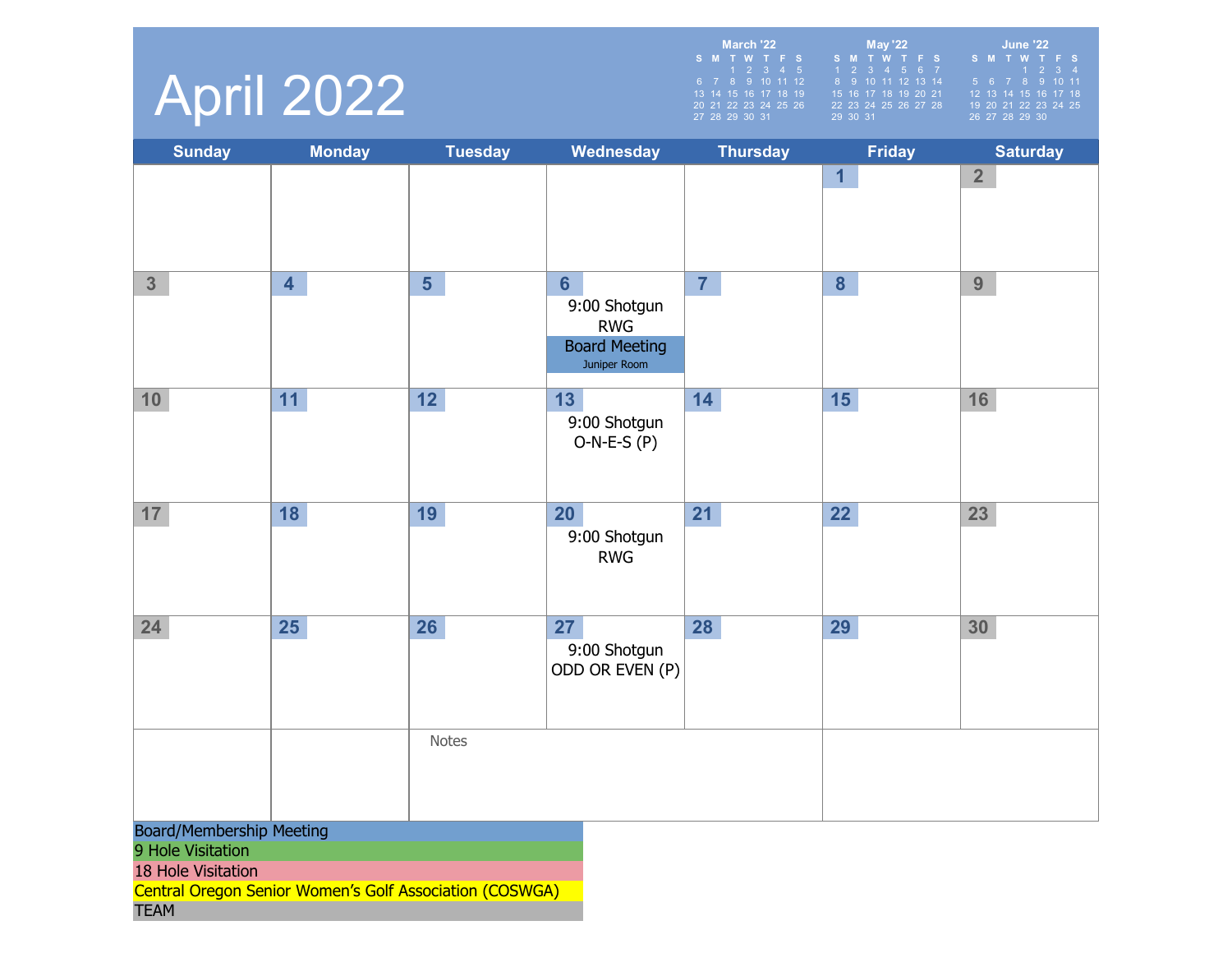# May 2022

24 25 26 27 28 29 30 **April '22**

**S M T W T F S** 26 27 28 29 30 **June '22**

24 25 26 27 28 29 30 **July '22**

| <b>Sunday</b>                                                                                    | <b>Tuesday</b><br><b>Monday</b>                                |                             | <b>Wednesday</b>                                                            | <b>Thursday</b> | <b>Friday</b>   | <b>Saturday</b> |  |  |
|--------------------------------------------------------------------------------------------------|----------------------------------------------------------------|-----------------------------|-----------------------------------------------------------------------------|-----------------|-----------------|-----------------|--|--|
| $\mathbf{1}$                                                                                     | $\mathbf{3}$<br>$\overline{2}$                                 |                             | 4<br>8:00 Shotgun<br>18 HOLE SCRAMBLE<br>Membership Mtg<br>Mac Park         | $5\phantom{1}$  | $6\phantom{1}6$ | 7               |  |  |
| 8<br>Mother's Day                                                                                | 9                                                              | 10                          | 11<br>8:00 Shotgun<br><b>RWG</b><br>18 Hole Visitation<br>- Bend CC         | 12              | 13              | 14              |  |  |
| 15                                                                                               | 16<br>COSWGA - Juniper                                         | 17                          | 18<br>8:00 Shotgun<br><b>RWG</b><br>18 Hole Visitation<br>- Juniper         | 19              | 20              | 21              |  |  |
| 22                                                                                               | 23                                                             | 24<br><b>COSWGA - Widgi</b> | 25<br>8:00 Shotgun<br>$6-6-6$ (NP)<br>9 Hole Visitation-CRR<br>TEAM - Widgi | 26              | 27              | 28              |  |  |
| 29                                                                                               | 30<br><b>Memorial Day</b>                                      | 31                          | <b>Notes</b>                                                                |                 |                 |                 |  |  |
| <b>Board/Membership Meeting</b><br>9 Hole Visitation<br><b>18 Hole Visitation</b><br><b>TEAM</b> | <b>Central Oregon Senior Women's Golf Association (COSWGA)</b> |                             |                                                                             |                 |                 |                 |  |  |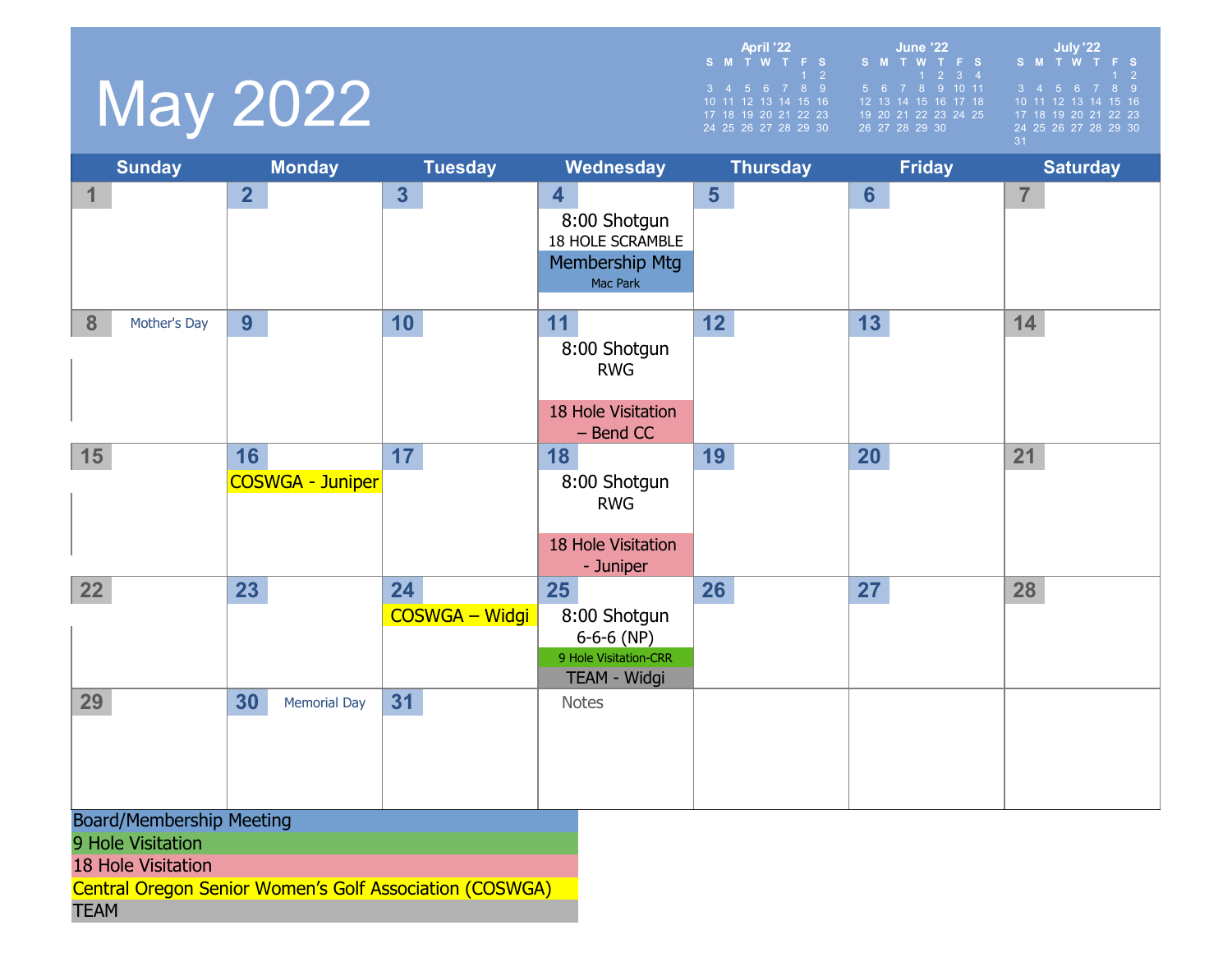#### June 2022

8 9 10 11 12 13 14 15 16 17 18 19 20 21 22 23 24 25 26 27 28 29 30 31 **May '22**

**S M T W T F S** 10 11 12 13 14 15 16 17 18 19 20 21 22 23 24 25 26 27 28 29 30 31 **July '22**

**S M T W T F S** 14 15 16 17 18 19 20 21 22 23 24 25 26 27 28 29 30 31 **August '22**

| <b>Sunday</b>                   | <b>Monday</b>                                                  | <b>Tuesday</b>                                  | Wednesday                                             | <b>Thursday</b>                    | <b>Friday</b>                        | <b>Saturday</b> |
|---------------------------------|----------------------------------------------------------------|-------------------------------------------------|-------------------------------------------------------|------------------------------------|--------------------------------------|-----------------|
|                                 |                                                                |                                                 | $\overline{\mathbf{1}}$<br>7:30 Shotgun<br><b>RWG</b> | $\overline{2}$                     | $\overline{\mathbf{3}}$              | $\overline{4}$  |
| 5 <sup>5</sup>                  | $6\overline{6}$                                                | $\overline{7}$<br><b>TEAM</b><br>- Sunriver/CW  | 8<br>7:30 Shotgun<br><b>RWG</b>                       | 9<br><b>COSWGA</b><br>- Broken Top | 10                                   | 11              |
| 12                              | 13                                                             | 14                                              | 15<br>7:30 Shotgun<br>PAR FOURS (P)                   | 16                                 | 17<br>9 Hole Visitation<br>- Bend CC | 18              |
| 19                              | 20<br><b>TEAM - Tetherow</b>                                   | 21<br><b>COSWGA-</b><br><b>Sunriver/Meadows</b> | 22<br>7:30 Shotgun<br><b>RWG</b>                      | 23                                 | 24                                   | 25              |
| 26                              | 27<br>TEAM - Juniper                                           | 28                                              | 29<br>18 Hole Visitation<br>$-CRR$                    | 30                                 | <b>Notes</b>                         |                 |
| <b>Board/Membership Meeting</b> |                                                                |                                                 |                                                       |                                    |                                      |                 |
| 9 Hole Visitation               |                                                                |                                                 |                                                       |                                    |                                      |                 |
| <b>18 Hole Visitation</b>       |                                                                |                                                 |                                                       |                                    |                                      |                 |
| <b>TEAM</b>                     | <b>Central Oregon Senior Women's Golf Association (COSWGA)</b> |                                                 |                                                       |                                    |                                      |                 |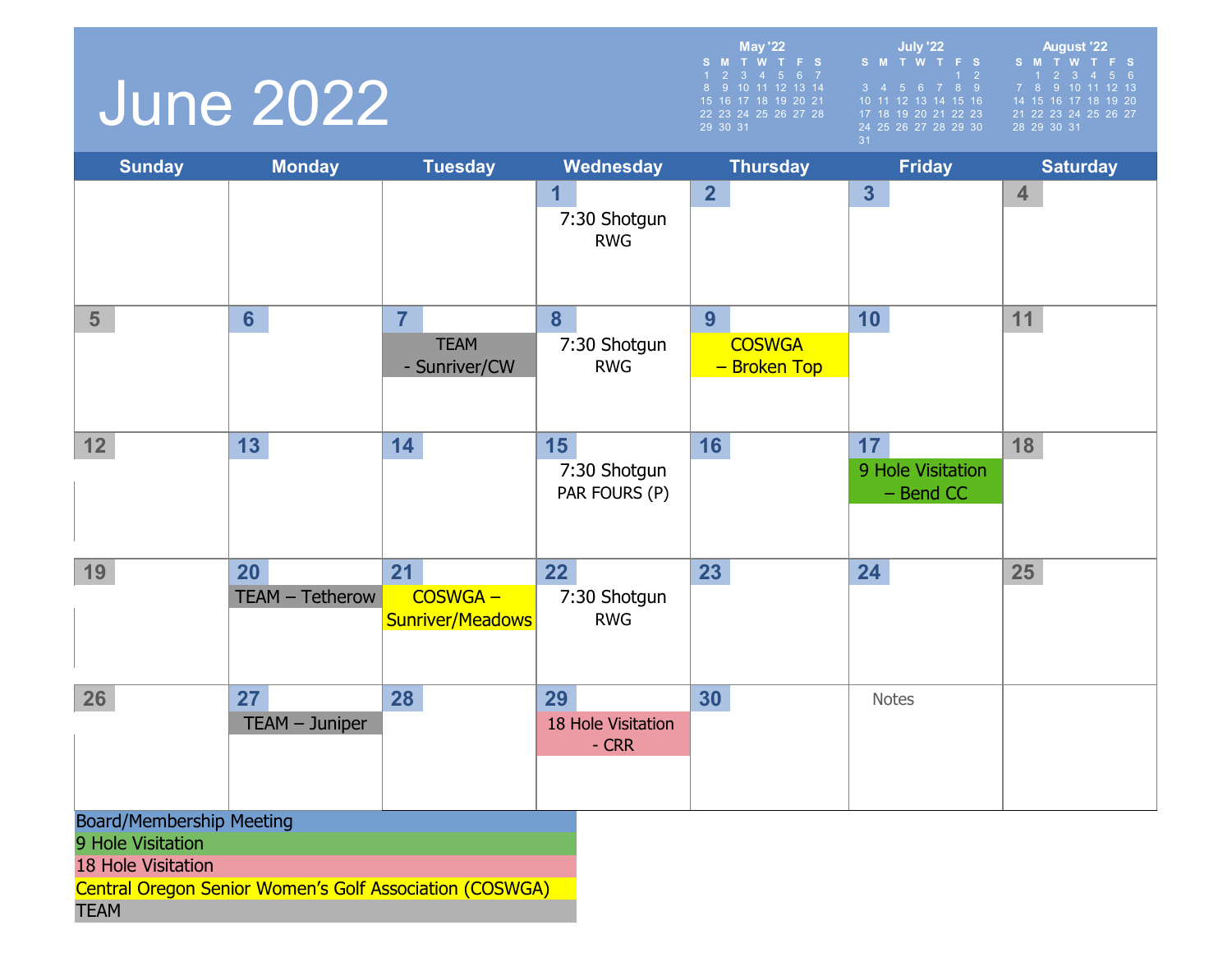

|  | June '22             |                             |                      |                      | August '22 |  |                      |  |  |  |       |             |
|--|----------------------|-----------------------------|----------------------|----------------------|------------|--|----------------------|--|--|--|-------|-------------|
|  | <b>SMTWTFS</b>       |                             |                      |                      |            |  | <b>SMTWTFS</b>       |  |  |  |       | $S$ M       |
|  |                      | $1 \quad 2 \quad 3 \quad 4$ |                      |                      |            |  | 1 2 3 4 5 6          |  |  |  |       |             |
|  | 5 6 7 8 9 10 11      |                             |                      | 7 8 9 10 11 12 13    |            |  |                      |  |  |  |       | $4 \quad 5$ |
|  | 12 13 14 15 16 17 18 |                             |                      | 14 15 16 17 18 19 20 |            |  |                      |  |  |  | 11112 |             |
|  |                      |                             | 19 20 21 22 23 24 25 |                      |            |  | 21 22 23 24 25 26 27 |  |  |  | 18 19 |             |
|  | 26 27 28 29 30       |                             |                      |                      |            |  | 28 29 30 31          |  |  |  |       | 25 26       |
|  |                      |                             |                      |                      |            |  |                      |  |  |  |       |             |

**S M T W T F S**<br>
4 5 6 7 8 9 10<br>
11 12 13 14 15 16 17<br>
18 19 20 21 22 23 24<br>
25 26 27 28 29 30 **September '22**

| <b>Sunday</b>                   | <b>Monday</b>                                                  | <b>Tuesday</b>                            | <b>Wednesday</b>                 | <b>Thursday</b>                   | <b>Friday</b>  | <b>Saturday</b> |  |  |
|---------------------------------|----------------------------------------------------------------|-------------------------------------------|----------------------------------|-----------------------------------|----------------|-----------------|--|--|
|                                 |                                                                |                                           |                                  |                                   | $\overline{1}$ | $\overline{2}$  |  |  |
|                                 |                                                                |                                           |                                  |                                   |                |                 |  |  |
|                                 |                                                                |                                           |                                  |                                   |                |                 |  |  |
| 3 <sup>1</sup>                  | $\overline{\mathbf{4}}$<br>Independence Day                    | $5\phantom{a}$<br><b>TEAM</b>             | $6\phantom{a}$<br>7:30 Men Host  | $\overline{7}$<br>TEAM - Sunriver | 8              | 9               |  |  |
|                                 |                                                                | - Eagle Crest                             | the Women                        |                                   |                |                 |  |  |
|                                 |                                                                |                                           |                                  |                                   |                |                 |  |  |
| 10                              | 11                                                             | 12                                        | 13                               | 14                                | 15             | 16              |  |  |
|                                 | <b>COSWGA - CRR</b>                                            |                                           | 7:30 Shotgun<br>18 HOLE SCRAMBLE |                                   |                |                 |  |  |
|                                 |                                                                |                                           | Membership Mtg<br>Mac Park       |                                   |                |                 |  |  |
| 17                              | 18                                                             | 19                                        | 20                               | 21                                | 22             | 23              |  |  |
|                                 |                                                                | <b>COSWGA</b><br><b>Eagle Crest/Ridge</b> | 7:30 Shotgun<br><b>RWG</b>       |                                   |                |                 |  |  |
|                                 |                                                                |                                           | 9 Hole Visitation                |                                   |                |                 |  |  |
|                                 |                                                                |                                           | - Awbrey Glen                    |                                   |                |                 |  |  |
| 24<br>Parents' Day              | 25                                                             | 26                                        | 27<br>7:30 Shotgun               | 28                                | 29             | 30              |  |  |
|                                 |                                                                |                                           | <b>RWG</b>                       |                                   |                |                 |  |  |
|                                 |                                                                |                                           |                                  |                                   |                |                 |  |  |
| 31                              |                                                                | <b>Notes</b>                              |                                  |                                   |                |                 |  |  |
|                                 |                                                                |                                           |                                  |                                   |                |                 |  |  |
|                                 |                                                                |                                           |                                  |                                   |                |                 |  |  |
| <b>Board/Membership Meeting</b> |                                                                |                                           |                                  |                                   |                |                 |  |  |
| 9 Hole Visitation               |                                                                |                                           |                                  |                                   |                |                 |  |  |
| 18 Hole Visitation              | <b>Central Oregon Senior Women's Golf Association (COSWGA)</b> |                                           |                                  |                                   |                |                 |  |  |
| <b>TEAM</b>                     |                                                                |                                           |                                  |                                   |                |                 |  |  |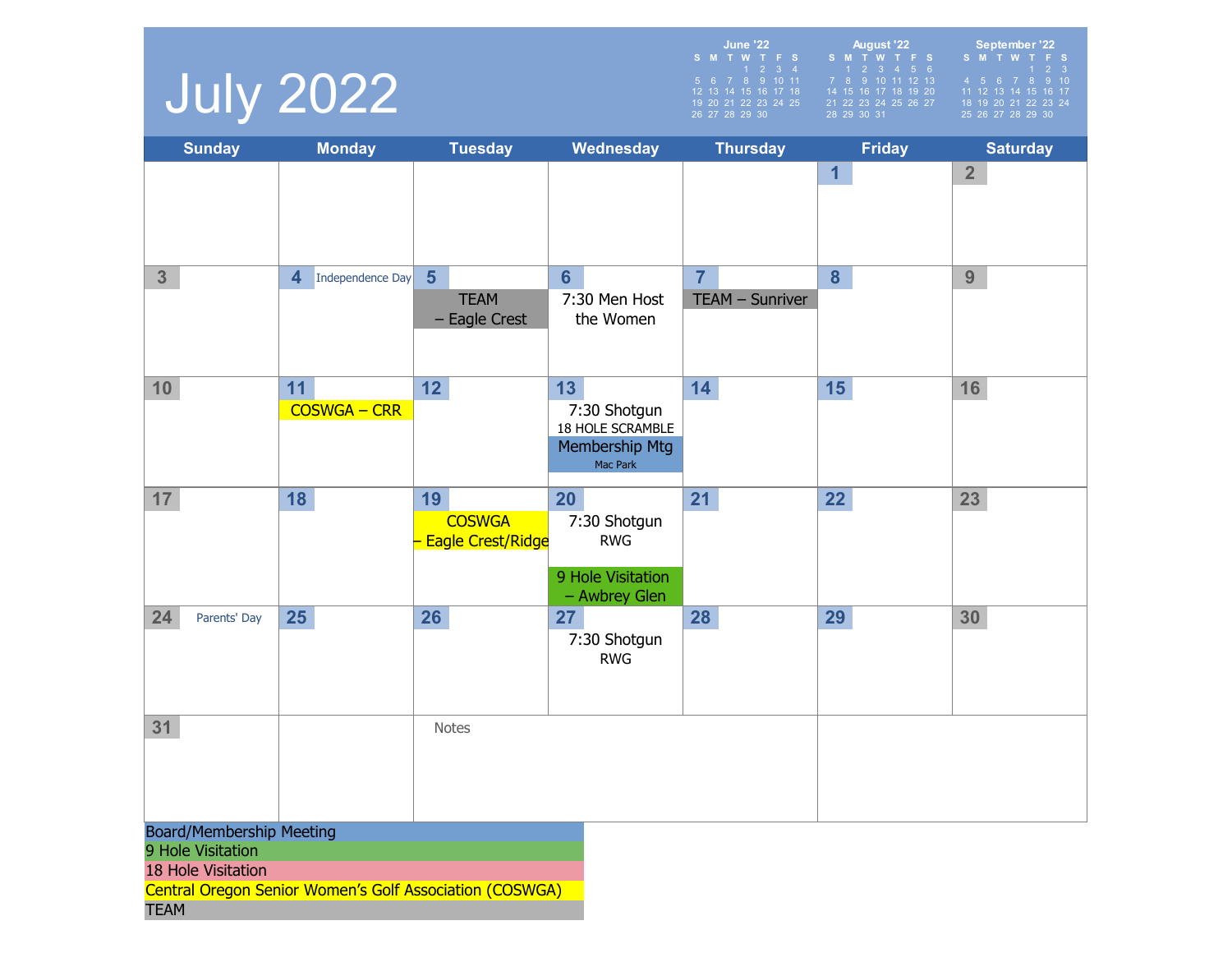## August 2022

**S M T W T F S** 10 11 12 13 14 15 16 17 18 19 20 21 22 23 24 25 26 27 28 29 30 **July '22**

31

18 19 20 21 22 23 24 25 26 27 28 29 30 **September '22**

16 17 18 19 20 21 22 23 24 25 26 27 28 29 30 31 **October '22**

| <b>Sunday</b>                   | <b>Tuesday</b><br><b>Monday</b> |                                                                | Wednesday               | <b>Thursday</b>         | <b>Friday</b>  | <b>Saturday</b> |
|---------------------------------|---------------------------------|----------------------------------------------------------------|-------------------------|-------------------------|----------------|-----------------|
|                                 | 1                               | $\overline{2}$                                                 | $\overline{\mathbf{3}}$ | $\overline{\mathbf{4}}$ | $5\phantom{1}$ | $6\phantom{1}6$ |
|                                 | <b>COSWGA</b>                   |                                                                | 7:30 Shotgun            |                         |                |                 |
|                                 | - Prineville                    |                                                                | 2 PERSON CHAPMAN (NP)   |                         |                |                 |
|                                 |                                 |                                                                | <b>Board Meeting</b>    |                         |                |                 |
|                                 |                                 |                                                                | <b>Mac Park</b>         |                         |                |                 |
| $\overline{7}$                  | $\boldsymbol{8}$                | 9                                                              | 10                      | 11                      | $12$           | 13              |
|                                 |                                 |                                                                | 7:30 Shotgun            |                         |                |                 |
|                                 |                                 |                                                                | <b>RWG</b>              |                         |                |                 |
|                                 |                                 |                                                                | TEAM - Juniper          |                         |                |                 |
| 14                              | 15                              | 16                                                             | 17                      | 18                      | 19             | 20              |
|                                 |                                 | <b>TEAM</b>                                                    | 8:30 Member             |                         |                |                 |
|                                 |                                 | - Prineville CC                                                | /Friend                 |                         |                |                 |
|                                 |                                 |                                                                |                         |                         |                |                 |
|                                 |                                 |                                                                |                         |                         |                |                 |
| 21                              | 22                              | 23                                                             | 24                      | 25                      | 26             | 27              |
|                                 |                                 | 18 Hole Visitation                                             | 7:30 Shotgun            | 9 Hole Visitation       |                |                 |
|                                 |                                 | - Eagle Crest                                                  | <b>RWG</b>              | - Broken Top            |                |                 |
|                                 |                                 |                                                                |                         |                         |                |                 |
|                                 |                                 |                                                                |                         |                         |                |                 |
| 28                              | 29                              | 30                                                             | 31                      | <b>Notes</b>            |                |                 |
|                                 | 7:30 Shotgun                    |                                                                | <b>Tee Times</b>        |                         |                |                 |
|                                 | <b>CHAMPIONSHIP</b>             |                                                                | <b>CHAMPIONSHIP</b>     |                         |                |                 |
|                                 |                                 |                                                                |                         |                         |                |                 |
|                                 |                                 |                                                                |                         |                         |                |                 |
| <b>Board/Membership Meeting</b> |                                 |                                                                |                         |                         |                |                 |
| 9 Hole Visitation               |                                 |                                                                |                         |                         |                |                 |
| <b>18 Hole Visitation</b>       |                                 |                                                                |                         |                         |                |                 |
|                                 |                                 | <b>Central Oregon Senior Women's Golf Association (COSWGA)</b> |                         |                         |                |                 |

**TEAM**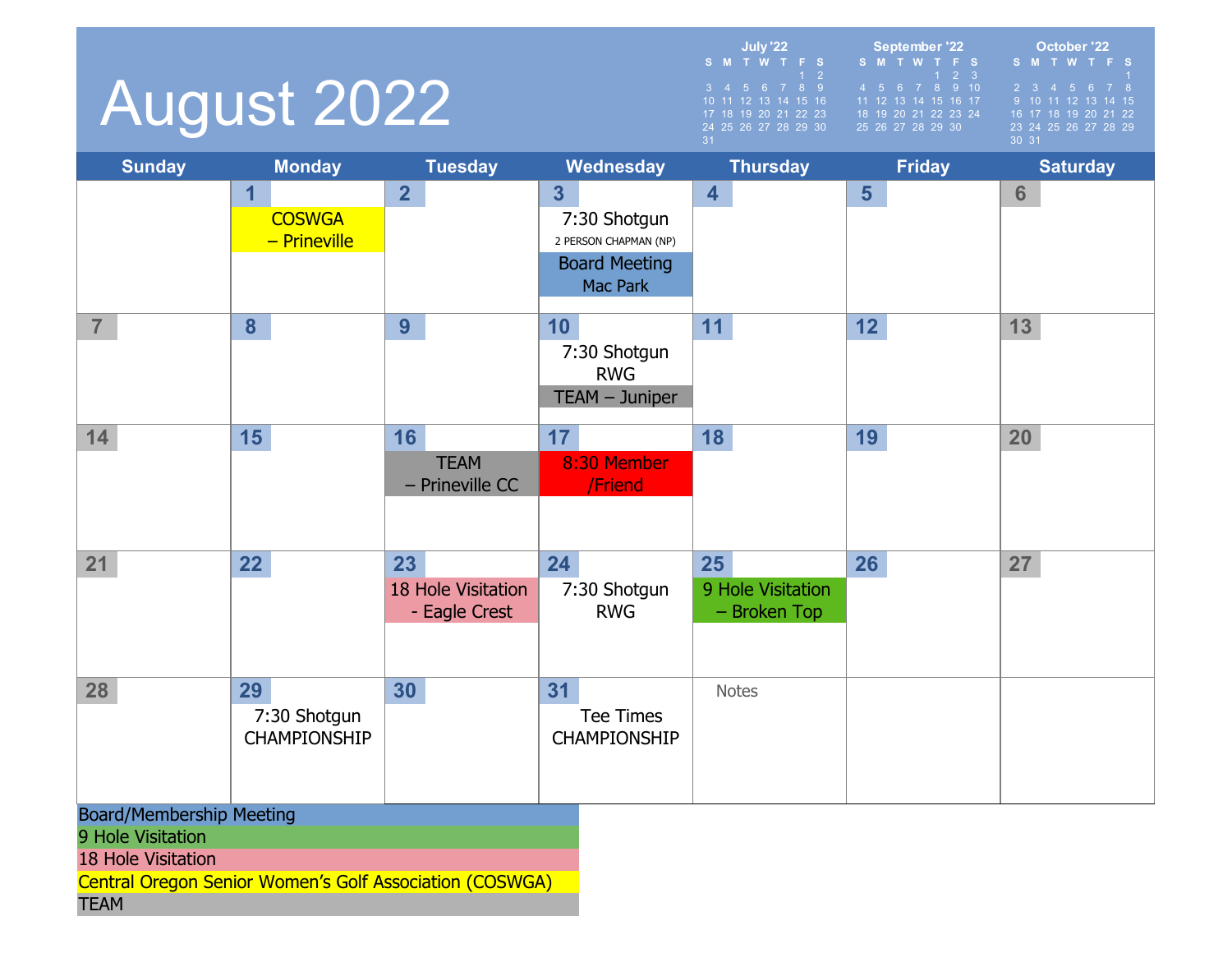#### September 2022

TEAM

**S M T W T F S**<br>
7 8 9 10 11 12 13<br>
14 15 16 17 18 19 20<br>
21 22 23 24 25 26 27<br>
28 29 30 31 **August '22**

**S M T W T F S October '22** 1 2 3 4 5 6 7 8 9 10 11 12 13 14 15 16 17 18 19 20 21 22 23 24 25 26 27 28 29 30 31 **S M T W T F S**<br>
6 7 8 9 10 11 12<br>
13 14 15 16 17 18 19<br>
20 21 22 23 24 25 26<br>
27 28 29 30 **November '22**

| <b>Sunday</b>                   | <b>Monday</b>                   | <b>Tuesday</b>                                                 | Wednesday                                | <b>Thursday</b>              | <b>Friday</b>  | <b>Saturday</b> |  |  |  |
|---------------------------------|---------------------------------|----------------------------------------------------------------|------------------------------------------|------------------------------|----------------|-----------------|--|--|--|
|                                 |                                 |                                                                |                                          | $\overline{1}$               | $\overline{2}$ | $\mathbf{3}$    |  |  |  |
|                                 |                                 |                                                                |                                          | <b>TEAM</b><br>- Awbrey Glen |                |                 |  |  |  |
|                                 |                                 |                                                                |                                          |                              |                |                 |  |  |  |
|                                 |                                 |                                                                |                                          |                              |                |                 |  |  |  |
| $\overline{4}$                  | $5\phantom{a}$<br>Labor Day     | $6\phantom{a}$                                                 | $\overline{7}$                           | $\boldsymbol{8}$             | 9              | 10              |  |  |  |
|                                 |                                 |                                                                | 8:30 Shotgun<br><b>RWG</b>               |                              |                |                 |  |  |  |
|                                 |                                 |                                                                |                                          |                              |                |                 |  |  |  |
|                                 |                                 |                                                                |                                          |                              |                |                 |  |  |  |
| 11                              | 12                              | 13                                                             | 14                                       | 15                           | 16             | 17 <sub>1</sub> |  |  |  |
|                                 | <b>COSWGA</b><br>- Meadow Lakes |                                                                | 8:30 Shotgun<br>18 HOLE SCRAMBLE         |                              | TEAM - Bend CC |                 |  |  |  |
|                                 |                                 |                                                                | Membership Mtg                           |                              |                |                 |  |  |  |
|                                 |                                 |                                                                | Mac Park<br>New Board Vote               |                              |                |                 |  |  |  |
| 18                              | 19                              | 20                                                             | 21                                       | 22                           | 23             | 24              |  |  |  |
|                                 |                                 | 9 Hole Visitation<br>- Widgi                                   | 8:30 Shotgun<br>3 STICKS & A PUTTER (NP) |                              |                |                 |  |  |  |
|                                 |                                 |                                                                |                                          |                              |                |                 |  |  |  |
|                                 |                                 |                                                                |                                          |                              |                |                 |  |  |  |
| 25                              | 26                              | 27                                                             | 28                                       | 29                           | 30             |                 |  |  |  |
|                                 |                                 | <b>COSWGA</b><br>- Awbrey Glen                                 | 8:30 Shotgun<br><b>RWG</b>               |                              |                |                 |  |  |  |
|                                 |                                 |                                                                |                                          |                              |                |                 |  |  |  |
|                                 |                                 |                                                                |                                          |                              |                |                 |  |  |  |
|                                 |                                 | <b>Notes</b>                                                   |                                          |                              |                |                 |  |  |  |
|                                 |                                 |                                                                |                                          |                              |                |                 |  |  |  |
|                                 |                                 |                                                                |                                          |                              |                |                 |  |  |  |
| <b>Board/Membership Meeting</b> |                                 |                                                                |                                          |                              |                |                 |  |  |  |
| 9 Hole Visitation               |                                 |                                                                |                                          |                              |                |                 |  |  |  |
| 18 Hole Visitation              |                                 |                                                                |                                          |                              |                |                 |  |  |  |
|                                 |                                 | <b>Central Oregon Senior Women's Golf Association (COSWGA)</b> |                                          |                              |                |                 |  |  |  |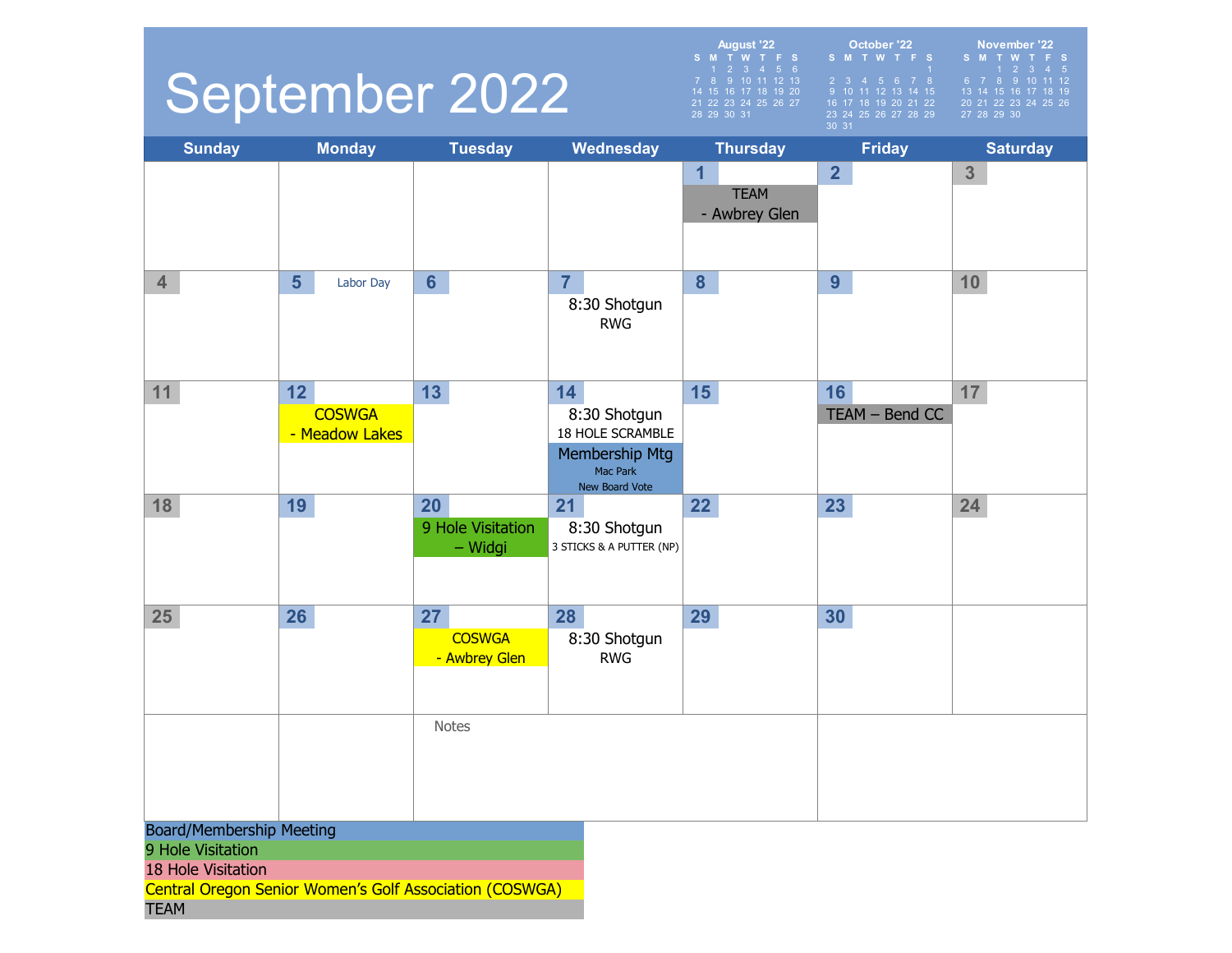#### October 2022

| September '22<br>S M T W T F S |  |  |                      |  |  |       | November '22         |  |  | December '22         |  |  |  |             |  |  |
|--------------------------------|--|--|----------------------|--|--|-------|----------------------|--|--|----------------------|--|--|--|-------------|--|--|
|                                |  |  |                      |  |  |       | S M T W T F S        |  |  | <b>SMTWTFS</b>       |  |  |  |             |  |  |
|                                |  |  | 123                  |  |  | 12345 |                      |  |  |                      |  |  |  | $1 \t2 \t3$ |  |  |
|                                |  |  | 4 5 6 7 8 9 10       |  |  |       | 6 7 8 9 10 11 12     |  |  | 4 5 6 7 8 9 10       |  |  |  |             |  |  |
|                                |  |  | 11 12 13 14 15 16 17 |  |  |       | 13 14 15 16 17 18 19 |  |  | 11 12 13 14 15 16 17 |  |  |  |             |  |  |
|                                |  |  | 18 19 20 21 22 23 24 |  |  |       | 20 21 22 23 24 25 26 |  |  | 18 19 20 21 22 23 24 |  |  |  |             |  |  |
|                                |  |  | 25 26 27 28 29 30    |  |  |       | 27 28 29 30          |  |  | 25 26 27 28 29 30 31 |  |  |  |             |  |  |
|                                |  |  |                      |  |  |       |                      |  |  |                      |  |  |  |             |  |  |

| <b>Sunday</b>                                           | <b>Monday</b>           | <b>Tuesday</b>          | <b>Wednesday</b>                     | <b>Thursday</b> | <b>Friday</b>  | <b>Saturday</b> |
|---------------------------------------------------------|-------------------------|-------------------------|--------------------------------------|-----------------|----------------|-----------------|
|                                                         |                         |                         |                                      |                 |                | $\mathbf{1}$    |
|                                                         |                         |                         |                                      |                 |                |                 |
|                                                         |                         |                         |                                      |                 |                |                 |
|                                                         |                         |                         |                                      |                 |                |                 |
| 2 <sub>2</sub>                                          | $\overline{\mathbf{3}}$ | $\overline{\mathbf{4}}$ | $5\overline{)}$<br>9:30 Shotgun      | $6\phantom{a}$  | $\overline{7}$ | 8               |
|                                                         |                         |                         | <b>RWG</b>                           |                 |                |                 |
|                                                         |                         |                         | <b>Board Meeting</b><br>Juniper Room |                 |                |                 |
|                                                         |                         |                         |                                      |                 |                |                 |
| 9 <sup>°</sup>                                          | 10                      | 11                      | 12                                   | 13              | 14             | 15              |
|                                                         |                         |                         | 9:30 Shotgun<br>PINK LADY (NP)       |                 |                |                 |
|                                                         |                         |                         |                                      |                 |                |                 |
|                                                         |                         |                         |                                      |                 |                |                 |
| 16                                                      | 17                      | 18                      | 19                                   | 20              | 21             | 22              |
|                                                         |                         |                         | 9:30 Shotgun<br><b>RWG</b>           |                 |                |                 |
|                                                         |                         |                         |                                      |                 |                |                 |
|                                                         |                         |                         |                                      |                 |                |                 |
| 23                                                      | 24                      | 25                      | 26                                   | 27              | 28             | 29              |
|                                                         |                         |                         | 9:30 Shotgun<br>PORCUPINE (NP)*      |                 |                |                 |
|                                                         |                         |                         |                                      |                 |                |                 |
|                                                         |                         |                         |                                      |                 |                |                 |
| 30                                                      | 31                      | <b>Notes</b>            |                                      |                 |                |                 |
|                                                         |                         | * If course allows.     |                                      |                 |                |                 |
|                                                         |                         |                         |                                      |                 |                |                 |
|                                                         |                         |                         |                                      |                 |                |                 |
| <b>Board/Membership Meeting</b><br>9 Hole Visitation    |                         |                         |                                      |                 |                |                 |
| 18 Hole Visitation                                      |                         |                         |                                      |                 |                |                 |
| Central Oregon Senior Women's Golf Association (COSWGA) |                         |                         |                                      |                 |                |                 |
| <b>TEAM</b>                                             |                         |                         |                                      |                 |                |                 |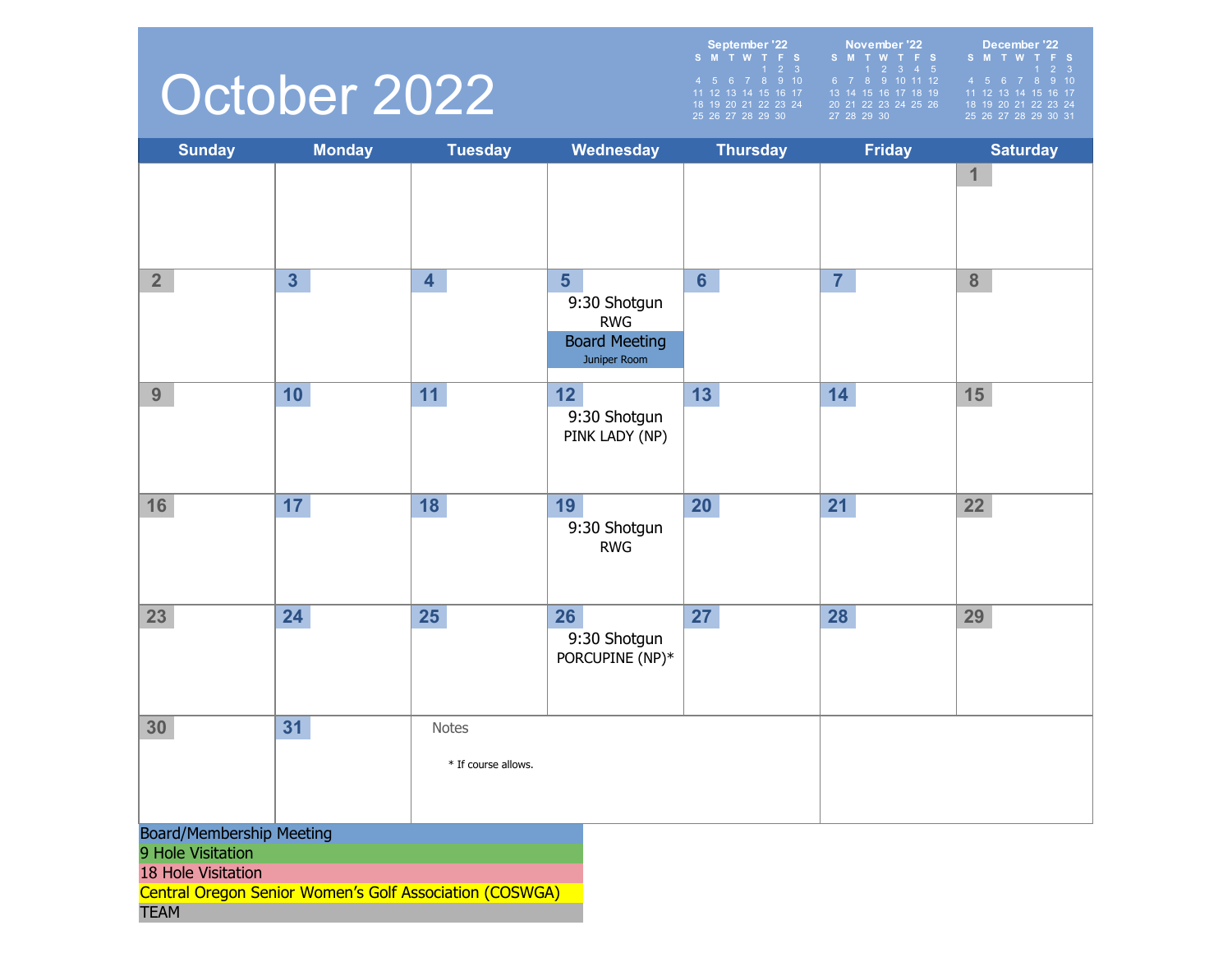#### November 2022

16 17 18 19 20 21 22 23 24 25 26 27 28 29 30 31 **October '22**

18 19 20 21 22 23 24 25 26 27 28 29 30 31 **December '22**

8 9 10 11 12 13 14 15 16 17 18 19 20 21 22 23 24 25 26 27 28 29 30 31 **January '23**

| <b>Sunday</b>        | <b>Monday</b>  | <b>Tuesday</b>   | Wednesday                       | <b>Thursday</b>                  | <b>Friday</b>             | <b>Saturday</b> |
|----------------------|----------------|------------------|---------------------------------|----------------------------------|---------------------------|-----------------|
|                      |                | $\overline{1}$   | $\overline{2}$<br>10:30 Shotgun | $3\phantom{a}$                   | $\overline{\mathbf{4}}$   | $5\phantom{1}$  |
| 6<br>Daylight Saving | 7 <sup>1</sup> | $\boldsymbol{8}$ | 9<br>10:30 Shotgun              | 10                               | 11<br><b>Veterans Day</b> | 12              |
| 13                   | 14             | 15               | 16<br>10:30 Shotgun             | 17                               | 18                        | 19              |
| 20 <sub>2</sub>      | 21             | 22               | 23<br>10:30 Shotgun             | 24<br>Thanksgiving               | 25                        | 26              |
| 27                   | 28             | 29               | 30<br>10:30 Shotgun             | DO NOT POST SCORES UNTIL MARCH 1 |                           |                 |